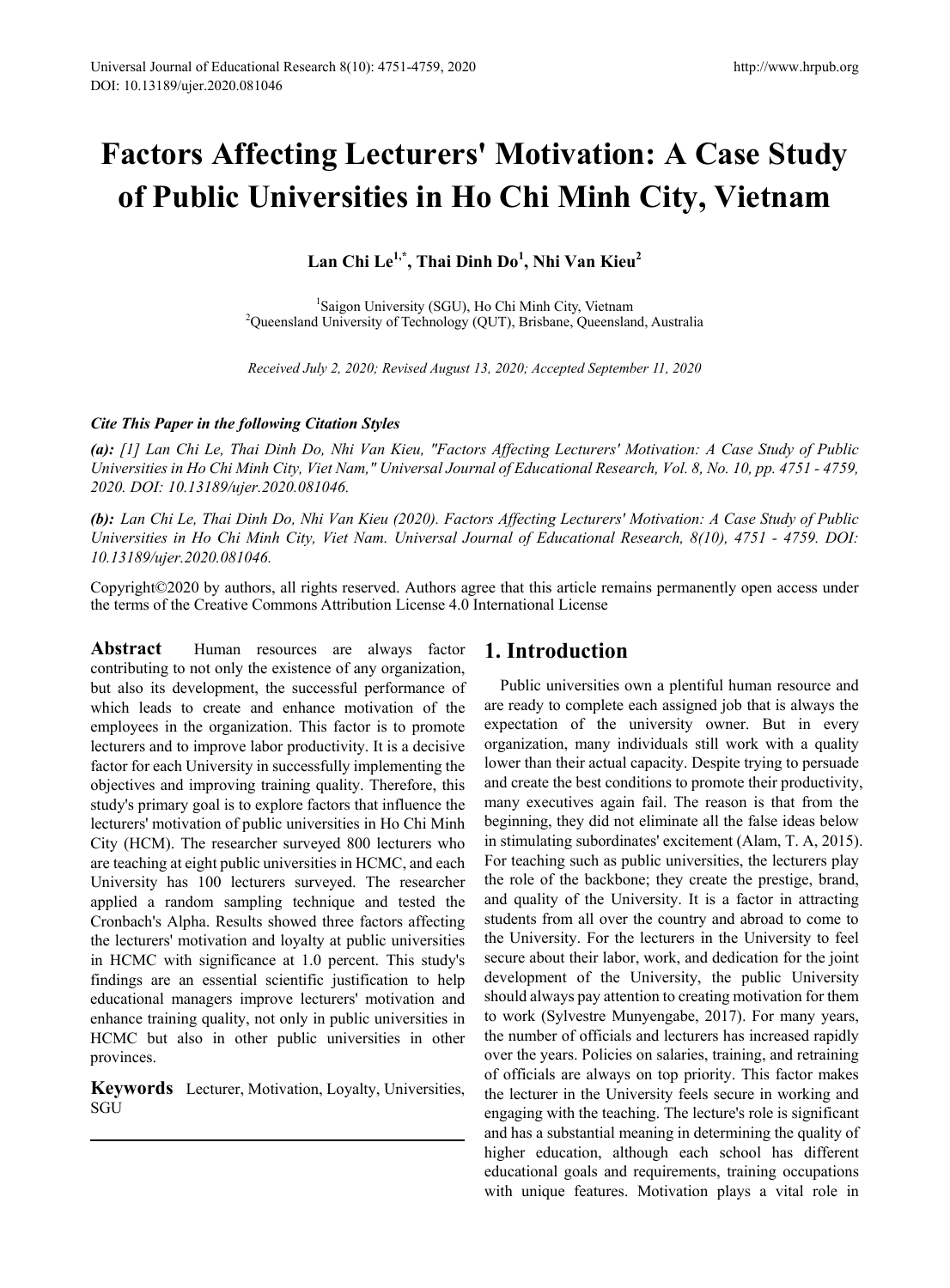human resource management: Creating cohesion between labor with the organization; increasing employees' satisfaction, confidence, attachment, and dedication; increasing labor productivity, labor use efficiency; being the foundation to complete functions, tasks. Besides, motivation is the internal factor that stimulates people to work to create productivity and efficiency actively. The manifestation of motivation is the willingness, effort, and passion for working to achieve the organization's goals and the employees themselves. Motivation in labor is a system of policies and management measures affecting employees to motivate them to work.

However, the University's workforce, especially its faculty, who have high professional and foreign language skills, has been unstable over the years. At present, there is still a phenomenon of lecturers studying abroad and not returning to work at the University. This motivation causes the brain drain problem and makes it difficult for professional teaching in the faculties and disciplines. Many lecturers also show signs of dissatisfaction with the assigned jobs, the motivation for striving no longer, working through the speakers, ensuring the completion of work to a minimum, lacking of creativity, or sacrificing for the collective. Above mentioned things, the paper is to find out factors affecting the lecturers' motivation and loyalty at public universities in HCM City.

## **2. Literature review**

#### **Motivation and working motivation (MOT)**

Currently, there are many different concepts about motivation; namely, motivation is a process to understand the intensity, orientation and maintenance events of an individual to achieve the goal; Working motivation refers to the internal forces of an individual that affect the direction, strength, and persistence of voluntary behavior (Asim M, 2018). Working motivation is the desire and willingness of employees to increase efforts towards a specific goal and result. Some other executives said that caring about their subordinates' problems may prevent themselves from completing their own work, so it is best not to interfere. But if you keep silent like that and completely carefree about the employees' problems, not only will not help them, but in the long run, it will create unpredictable troubles for the administrators themselves (Ebru, O. A, 2012). Therefore, to motivate employees, managers must research and learn about the working environment, job characteristics, salary, bonus, and welfare policies to find ways to create motivation most effectively.

#### **Loyalty (LOY)**

The concept of loyalty has changed. Commitment can only be achieved by talented leaders who create a productive working environment for development. This factor takes the initiative in manipulating and improving their capabilities. Both must master and take advantage of the conditions given to them. In the end, this new loyalty achieved only when there are respect and admiration from both sides (Idogho P. O, 2018). Employees who have left and want to come back often have formed new skills from different experiences. They come back with new perspectives and are extremely helpful for both them and the company. This loyalty is not limited to, purchasing labor power. If employees have a positive experience working at the company, they will remain committed to the organization even after the transfer. They will recommend that friends apply for the company (Imrab Shaheen, 2018). They say good things about the organization on social media. This factor is the best compliment the company can have.

Leaders who try to build loyalty through employee retention programs recognize that this is not entirely a reasonable approach. These programs strive for loyalty by meeting the individual and evolving needs of employees. Employee retention programs tend to focus on self-improvement rather than acquiring and maintaining loyalty to the organization's values, goals, and people. However, the needs of employees are also very different such as corporate culture, working environment, leadership evaluation, fairness, promotions, the empowerment that are significant factors because of their effectiveness but low cost. Background of work always full of joy and cordiality among employees will create a sense of delight, refreshment.

#### **Job characteristics (JC)**

Jobs that bring good income, consistent with the capacity of employees, always create more excitement for employees to perform. Therefore, the criteria for work that employees set out when looking for jobs are still income, promotion, personal capacity development, and exciting, even can create challenges that are attractive to workers (Islam R, 2018). The work that the teacher is doing can bring them excitement or sometimes stress. When teachers work in a state of fun, happiness, work performance will be better when they are stressed (Muhammad, TA, and F. Sabeen, 2011). Job characteristics play a significant role in determining the motivation of lecturers in universities. The majority of faculty members say that the level of workload and stress in their organization is high (Seniwoliba, A. J, 2015). Therefore, it is the managers' responsibility to find a way for the instructor to learn how to manage, deal with, and manage stresses to complete assigned tasks. Therefore, the following hypotheses built.

*Hypothesis H1: Job characteristics affecting the lecturers' motivation of public universities in HCMC.* 

*Hypothesis H2: Job characteristics affecting loyalty at*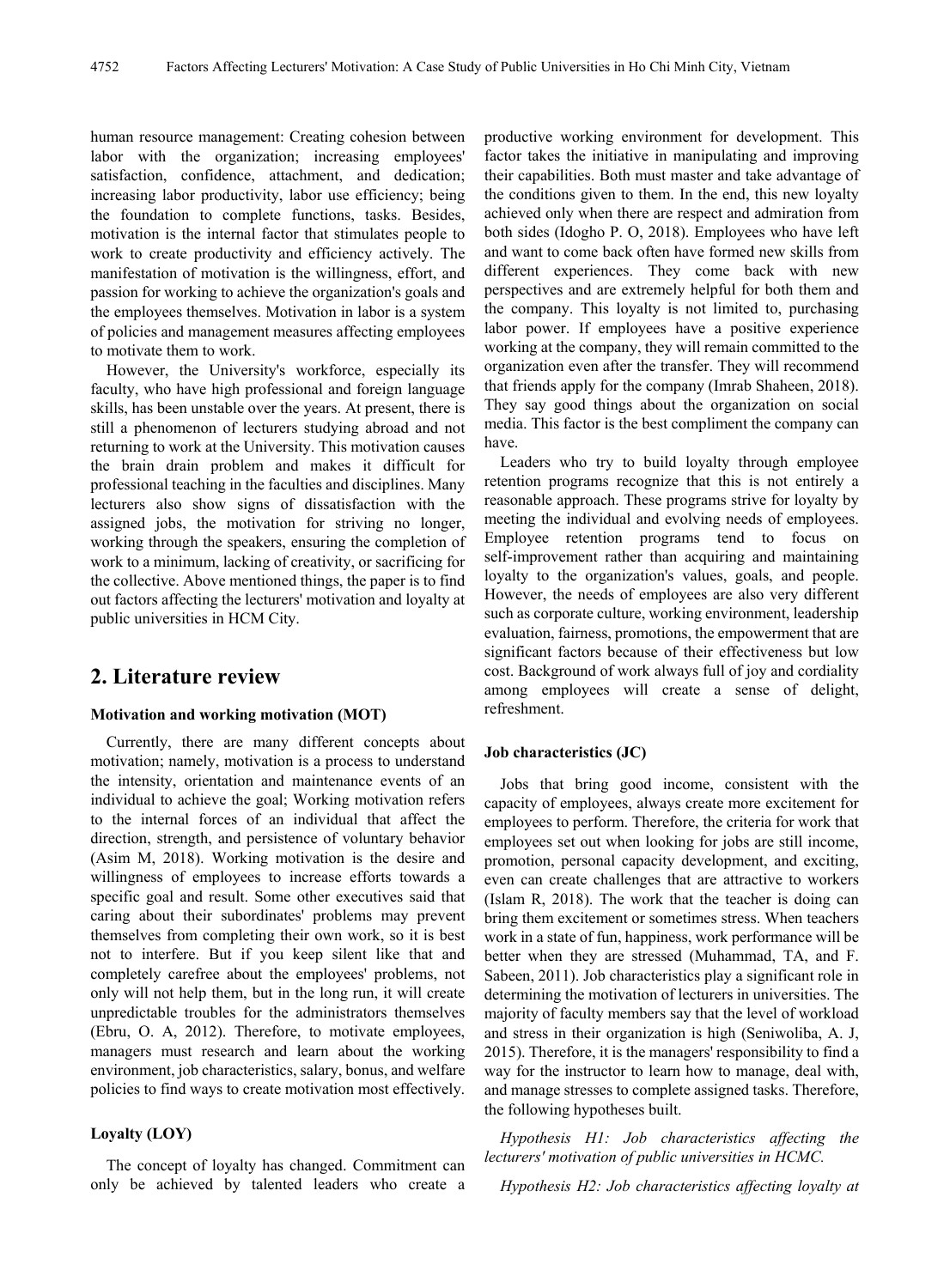#### *public universities in HCMC.*

#### **Working environment (WE)**

The working environment is one of the leading factors directly affecting the decisions of job seekers and employees' motivation. An ideal working environment helps employees work effectively and helps businesses retain and attract talents. It said that lecturers' facilities to work dramatically affecting the success or failure of a university (Negash R, 2014). A good working environment is an important factor for all employees of the unit to work well, bring into play their full capabilities, and work together to complete common tasks. Therefore, from the leader to the employee, it must always focus on creating a professional working environment, sticking, with that, the new unit can develop strongly. These factors include the conditions of the organization's facilities and the relationship between employees and colleagues and with the leader (Osakwe, R. N, 2014). Bright organizational facilities will play an essential role in creating incentives for employees to perform their jobs. Conditions of area, internet system, traffic, and labor safety equipment are the conditions for safely performing the work and achieving excellent results (Salem A. Alfagira, 2017). Ensuring the right working conditions is also guaranteeing the basic needs of employees in the organization. Therefore, the following hypotheses built.

*Hypothesis H3: Working environment affecting the lecturers' motivation of public universities in HCMC.* 

*Hypothesis H4: Working environment affecting the loyalty at public universities in HCMC.*

#### **Remuneration policy (RP)**

Remuneration is a top priority when working, but it is not the only problem. Besides, University has many bonuses, pay and benefits that are also important for employees to feel happy with their work and stick with the unit. Although the salary not expected, some people still choose that job because of reasonable remuneration (Popoola S, 2017). Remuneration Policy: The critical factor is to keep talented people. Remuneration policies are for employees such as salaries, bonuses, promotion policies, training, discipline. This factor affects the motivation of employees in the organization. This factor has a positive impact on motivating employees, helping them feel secure in their work, and contributing to the organization (Ramprasad K, 2016). To create conditions for promoting teachers' teaching capacity, the State should have policies to encourage and motivate the contingent of teachers. In education - training to motivate staff and teachers to work, the role and responsibility of the educational managers are significant. Therefore, the following hypotheses built.

*Hypothesis H5: Remuneration policy affecting the* 

### *lecturers' motivation of public universities in HCMC.*

*Hypothesis H6: Remuneration policy affecting the loyalty at public universities in HCMC.*

*Hypothesis H7: The lecturers' motivation has positive on loyalty at public universities in HCMC.* 

Based on the theories of motivating along with consulting with ten experts in educational managers through surveys, preliminary evaluation of lecturers' opinions in the universities, refer to many the study on motivating employees, the authors modeled the factors affecting the lecturers' motivation and loyalty at public universities in HCMC as follows:



(Source: Authors proposed)

**Figure 1.** The factors affecting the lecturers' motivation and loyalty at public universities in HCMC

## **3. Methods of Research**



(Source: Authors proposed)

**Figure 2.** Research steps for the lecturers' motivation and loyalty at public universities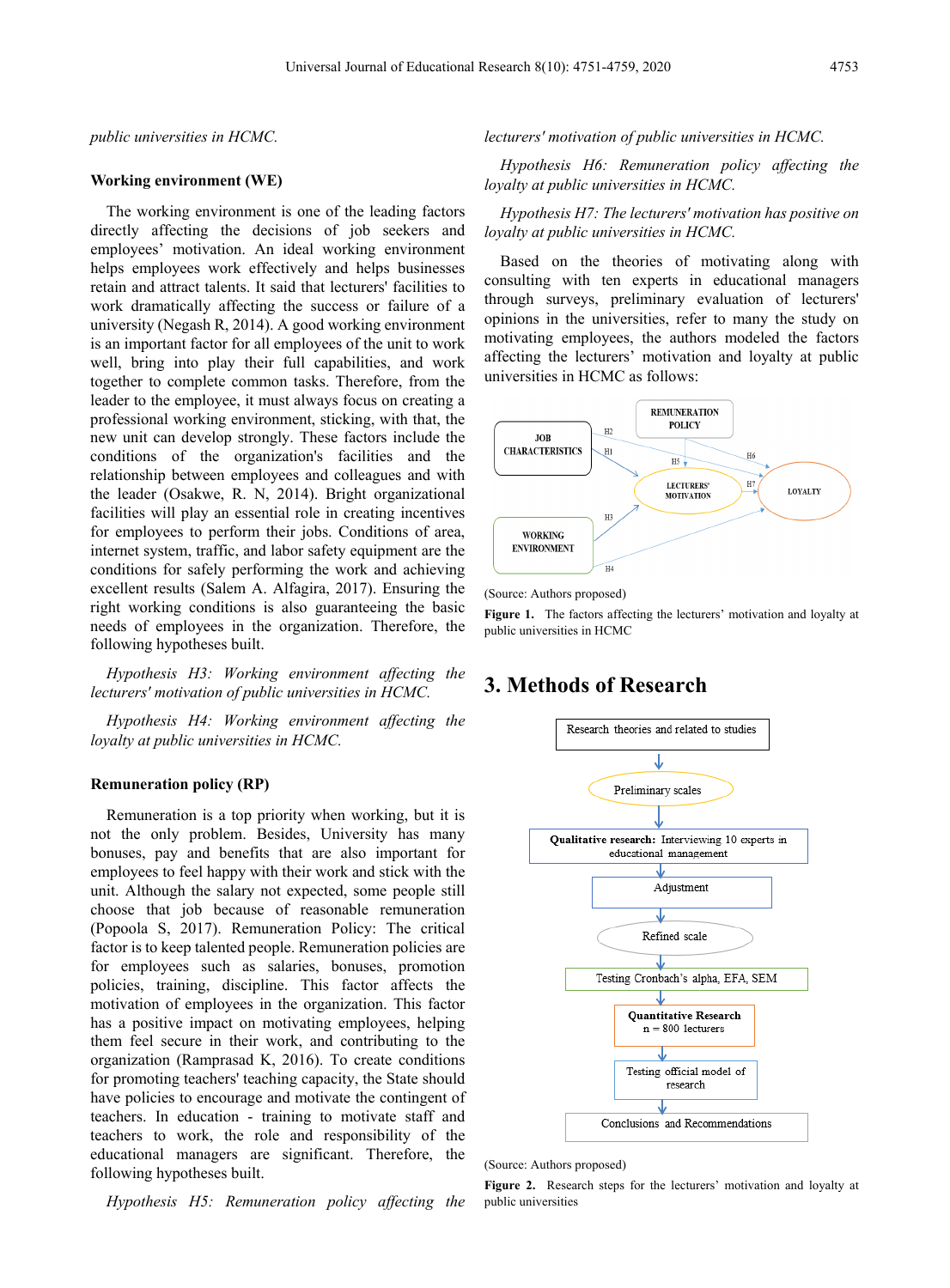The study steps for the lecturers' motivation and commitment at public universities in HCMC that had many stages following:

First of all, the authors will conduct a theoretical profile (including two essential research contents: (i) an academic background study on work motivation and (ii) carry out an overview of real research ten experts and group discussions with the subjects to adjust the model and adjust the observed variables to measure research concepts (Hair, Anderson, Tatham, & Black, 1998).

Secondly: The authors based on the mentioned theories and related to studies. The authors built preliminary scales and the initial model for factors affecting the lecturers' motivation and loyalty at public universities in HCMC.

Thirdly, Qualitative research: interviewing ten experts in educational management in 5 universities in HCMC, each University has two rector and vice-rector persons. The authors did preliminary scales based on ten experts' ideas about motivation and loyalty to improve the level and design of the surveying of questions. The authors asked ten experts, and all of them had an agreement that all factors are affecting the lecturers' motivation and loyalty at public universities in HCMC.

Fourthly, the authors adjusted the research model. This stage helps the model better. This step conducts preliminary quantitative research on the sample size of 100 lecturers who are the subjects surveyed by the convenient sampling method through a detailed questionnaire. The authors analyze the reliability of the data through the Cronbach's Alpha coefficient, then analyze the exploratory factors by EFA method to screen the scale and determine the scale structure for proper research.

Fifthly: The authors had an adjustment and a refined scale. Based on the results surveyed, 100 lecturers were teaching for eight public universities in HCMC. This stage helps preliminary Data, and the research results improved the questionnaire for quantitative research of a sample of 800 lecturers, each University has 100 lecturers surveyed (Hair, Anderson, Tatham, & Black, 1998). There are 20 items and 775 lecturers answered, and data collected from January 2020 to May 2020 at eight public universities in HCMC. After that, the authors conduct formal research to conduct measurement evaluation, model testing, and research hypotheses. Proper research conducted through a survey of 800 lecturers who are teaching at eight public universities in HCMC. In my study, the authors expected three observed variables to measure the work motivation

concept and 17 observation variables used to measure factors affecting work motivation. Thus, the minimum sample size according to Hair et al. (2006) must be:  $N = (03$  $+ 17$ )  $* 5 = 100$ . So, the minimum sample of 100 lecturers is satisfactory (Hair, Anderson, Tatham, & Black, 1998).

Sixthly: the authors tested Cronbach's Alpha, EFA, SEM. Besides, the authors used a random sampling technique and spent 30 minutes on a survey. Testing Cronbach's Alpha coefficient and EFA. Next, the authors tested CFA; CMIN/df  $\leq$  2, CMIN/df  $\leq$  3.0 or  $\leq$  5.0 (Hair, Anderson, Tatham, & Black, 1998); GFI, TLI, CFI  $\geq$  0.9. And RMSEA  $\leq 0.08$ .

Seventhly, the Official model of research: the authors tested the SEM model based on the results above mentioned things.

Finally: Conclusions and recommendations: the authors analyzed research Data and proposed management policies to enhance the lecturers' motivation and loyalty at public universities in HCMC.

## **4. Research Results**

The authors proposed the research results of the lecturers' motivation and loyalty at public universities in HCMC. These observed variables will indicate a desire to work for the long term and with public universities. In the context of the economy with many changes, development, and retaining lecturers, creating lecturers' attachment to the University is the first factor to ensure the universities' existence. Other factors will create lecturers' motivation and influence on the loyalty of the public universities in the present and future.

Besides, universities' lecturers are still young, starting to participate in scientific research activities and learning to improve their qualifications at master's and doctoral levels, so most of them lack experience in scientific research. On the other hand, many staff members and teachers still have limitations in scientific research skills such as the selection of research methods, methods of implementing research, methods of analyzing statistics, synthesizing reports, posts.

Many lecturers have the mentality to participate in the obligation and have not seen the benefits gained from scientific research, such as scientific research for teaching activities, improving the quality of teaching, and ensuring comprehensiveness in teachers' work.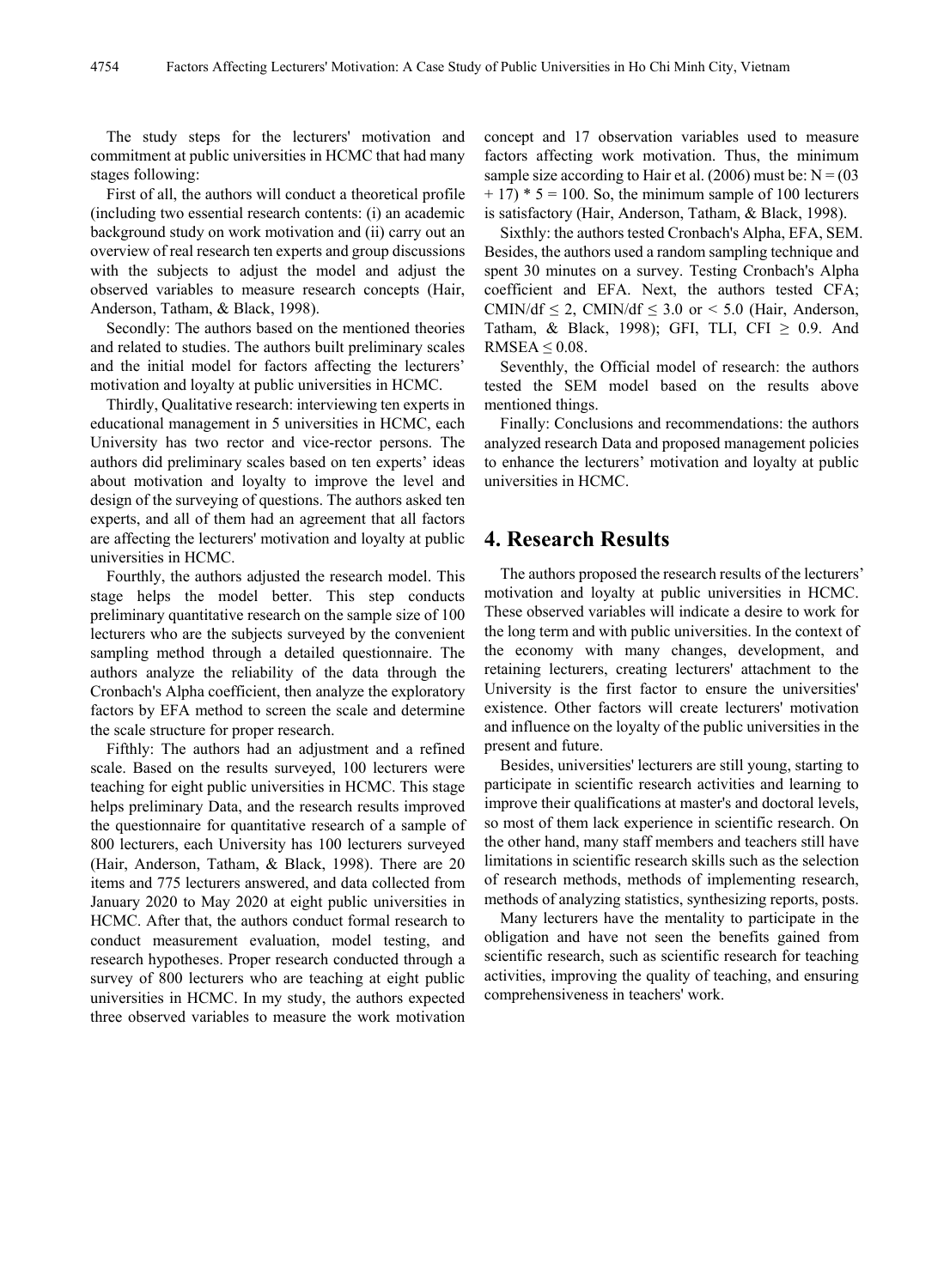| <b>Items</b>     | Content                                                                               | Cronbach's Alpha if<br><b>Item Deleted</b> |
|------------------|---------------------------------------------------------------------------------------|--------------------------------------------|
| JC1              | The job is suitable with capacity and expertise                                       | .801                                       |
| JC2              | Work helps with opportunities for personal advancement and development                | .812                                       |
| JC3              | Good job and plenty of time for family                                                | .845                                       |
| JC4              | Work does not make me boring and suit your interests and passions                     | .798                                       |
|                  | Cronbach's Alpha for job characteristics (JC)                                         | 0.854                                      |
| WE1              | Provided with all the necessary equipment for the job                                 | .953                                       |
| WE <sub>2</sub>  | The working environment ensures labor safety                                          | .969                                       |
| WE3              | Regulations of the University developed and implemented fully, clearly and reasonably | .966                                       |
| WE4              | My colleagues and I always help each other at work                                    | .954                                       |
| WE5              | The superiors always listen and acknowledge my contributions at work                  | .965                                       |
|                  | 0.969                                                                                 |                                            |
| RP1              | Remuneration policies of the University ensure compliance with the law                | .941                                       |
| RP2              | I can guarantee my life with income from the University                               | .959                                       |
| RP3              | The reward regime of the University is guaranteed to be fair                          | .950                                       |
| RP4              | My income is assessed based on my ability                                             | .936                                       |
|                  | 0.959                                                                                 |                                            |
| LM1              | I am always actively involved in university activities                                | .938                                       |
| LM2              | I can keep up the effort to do the job for a long time                                | .892                                       |
| LM3              | I always try my best to complete and exceed the assigned workload                     | .939                                       |
|                  | 0.947                                                                                 |                                            |
| LOY1             | I work hard for the university work and operations                                    | .858                                       |
| LOY <sub>2</sub> | I have no intention of changing my workplace within the next five years               | .810                                       |
| LOY3             | I have no intention of changing my position within the next five years                | .861                                       |
| LOY4             | I will introduce my friends and relatives to work at the University                   | .823                                       |
|                  | 0.874                                                                                 |                                            |

**Table 1.** Testing for lecturers' motivation and loyalty at public universities in HCMC

(Source: The authors' s processing data and SPSS 20.0)

Table 1 showed that the scales in this study assessed using Cronbach's Alpha reliability coefficient tool. Components that do not meet the reliability requirements (Cronbach's Alpha <0.7 for case studies or 0.6 for new reviews and total correlation coefficients <0.3) will be disqualified. Besides, 20 variables surveyed, and all of Cronbach's Alpha is more significant than 0.7. Twenty variables divided into five components, such as Cronbach's Alpha for job characteristics (JC) is 0.854; for working environment (WE) is 0.969; for remuneration policy (RP) is 0.959; for the lecturers' motivation (LM) is 0.947, and Cronbach's Alpha for loyalty (LOY) is 0.874.

Besides, research results showed that many integrated educational activities, inspection, testing, thematic teaching, training, competitions, and concurrent tasks in the school make teachers feel overwhelmed, tired. The current, as mentioned above, has harmed psychology and emotions and limited the faculty's dedication and creativity, making the quality and effectiveness in education and training incompatible with their roles.

Table 2 had the result with 82.713%, and the index of the initial eigenvalues is 1.286. The above result is suitable for KMO is 868.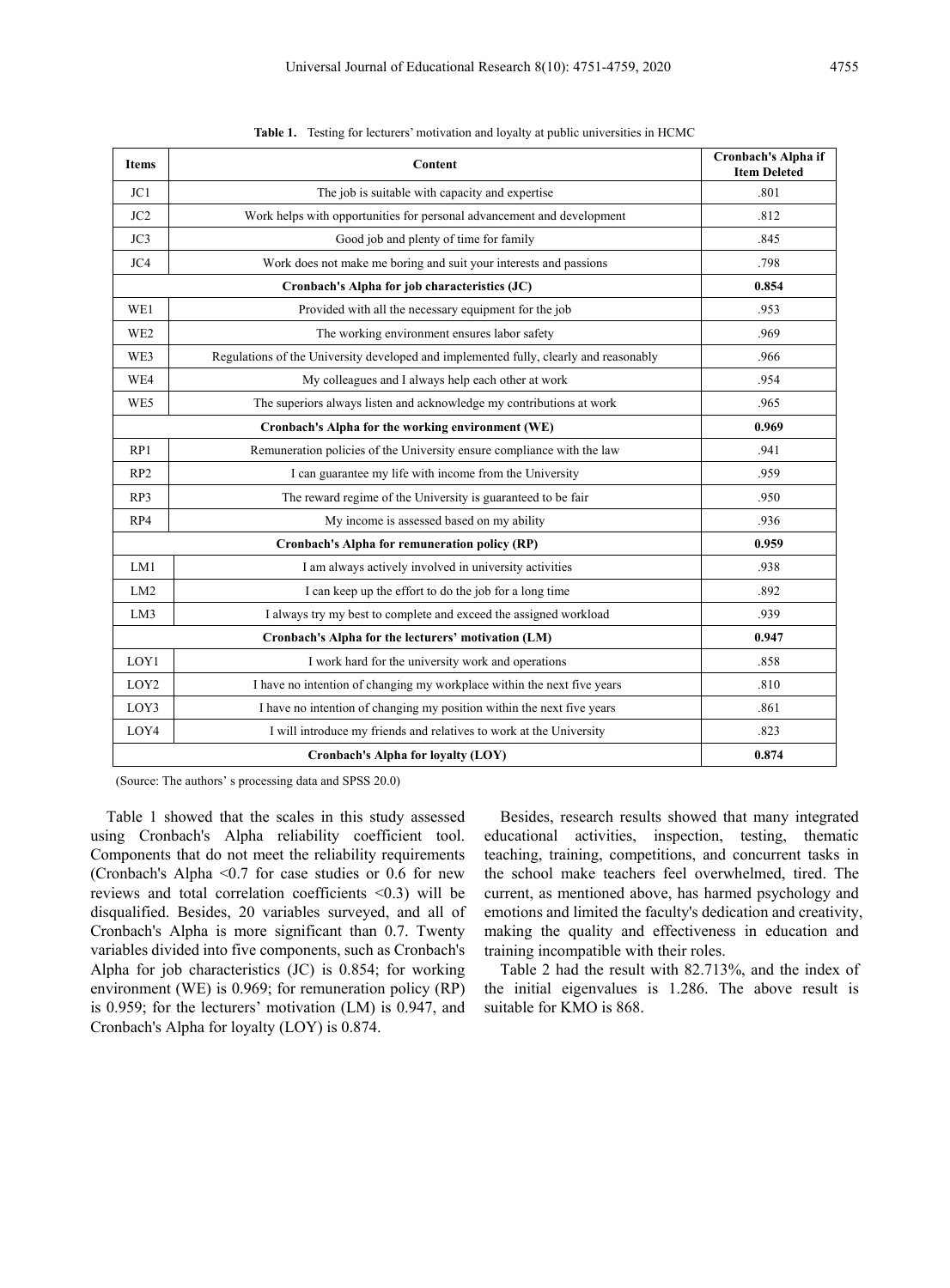| Component      | Initial Eigenvalues |               |              | Extraction Sums of Squared Loadings | Rotation Sums of<br>Squared Loadings |              |       |
|----------------|---------------------|---------------|--------------|-------------------------------------|--------------------------------------|--------------|-------|
|                | Total               | % of variance | Cumulative % | Total                               | % of variance                        | Cumulative % | Total |
|                | 6.708               | 33.541        | 33.541       | 6.708                               | 33.541                               | 33.541       | 4.790 |
| 2              | 4.348               | 21.738        | 55.279       | 4.348                               | 21.738                               | 55.279       | 5.052 |
| 3              | 2.534               | 12.671        | 67.951       | 2.534                               | 12.671                               | 67.951       | 4.587 |
| $\overline{4}$ | 1.666               | 8.331         | 76.281       | 1.666                               | 8.331                                | 76.281       | 3.018 |
| 5              | 1.286               | 6.432         | 82.713       | 1.286                               | 6.432                                | 82.713       | 4.639 |
| 6              | .672                | 3.358         | 86.071       |                                     |                                      |              |       |
| $\tau$         | .451                | 2.256         | 88.327       |                                     |                                      |              |       |
| $\cdots$       | $\cdots$            | $\cdots$      | $\cdots$     |                                     |                                      |              |       |
| 20             | .022                | .111          | 100.000      |                                     |                                      |              |       |

**Table 2.** Testing the lecturers' motivation and loyalty at public universities in HCMC

(Source: The authors' s processing)

**Table 3.** Testing the lecturers' motivation and loyalty at public universities in HCMC

|                 | Component |             |                |                |            |  |  |  |
|-----------------|-----------|-------------|----------------|----------------|------------|--|--|--|
| $\rm Code$      | $\,1$     | $\mathbf 2$ | $\mathfrak{Z}$ | $\overline{4}$ | $\sqrt{5}$ |  |  |  |
| WE4             | .979      |             |                |                |            |  |  |  |
| WE1             | .978      |             |                |                |            |  |  |  |
| WE5             | .938      |             |                |                |            |  |  |  |
| WE3             | .917      |             |                |                |            |  |  |  |
| WE <sub>2</sub> | .902      |             |                |                |            |  |  |  |
| $\mathbf{RP}2$  |           | .945        |                |                |            |  |  |  |
| RP4             |           | .940        |                |                |            |  |  |  |
| RP1             |           | .934        |                |                |            |  |  |  |
| RP3             |           | .882        |                |                |            |  |  |  |
| ${\rm LOY4}$    |           |             | .899           |                |            |  |  |  |
| $_{\rm LOY2}$   |           |             | .855           |                |            |  |  |  |
| ${\rm LOY1}$    |           |             | .846           |                |            |  |  |  |
| LOY3            |           |             | .795           |                |            |  |  |  |
| $\rm JC4$       |           |             |                | $.861\,$       |            |  |  |  |
| $\rm JC1$       |           |             |                | .854           |            |  |  |  |
| $\rm JC2$       |           |             |                | .836           |            |  |  |  |
| $\rm JC3$       |           |             |                | .792           |            |  |  |  |
| ${\rm LM2}$     |           |             |                |                | .950       |  |  |  |
| ${\rm LM3}$     |           |             |                |                | .947       |  |  |  |
| ${\rm LM1}$     |           |             |                |                | $.865\,$   |  |  |  |

(Source: The authors' s processing)

Table 3 had a KMO coefficient of 0.831 with sig. It is 0.000. The above results divided into six components. The variance coefficient is 83.438%, and the level of importance is 0.000.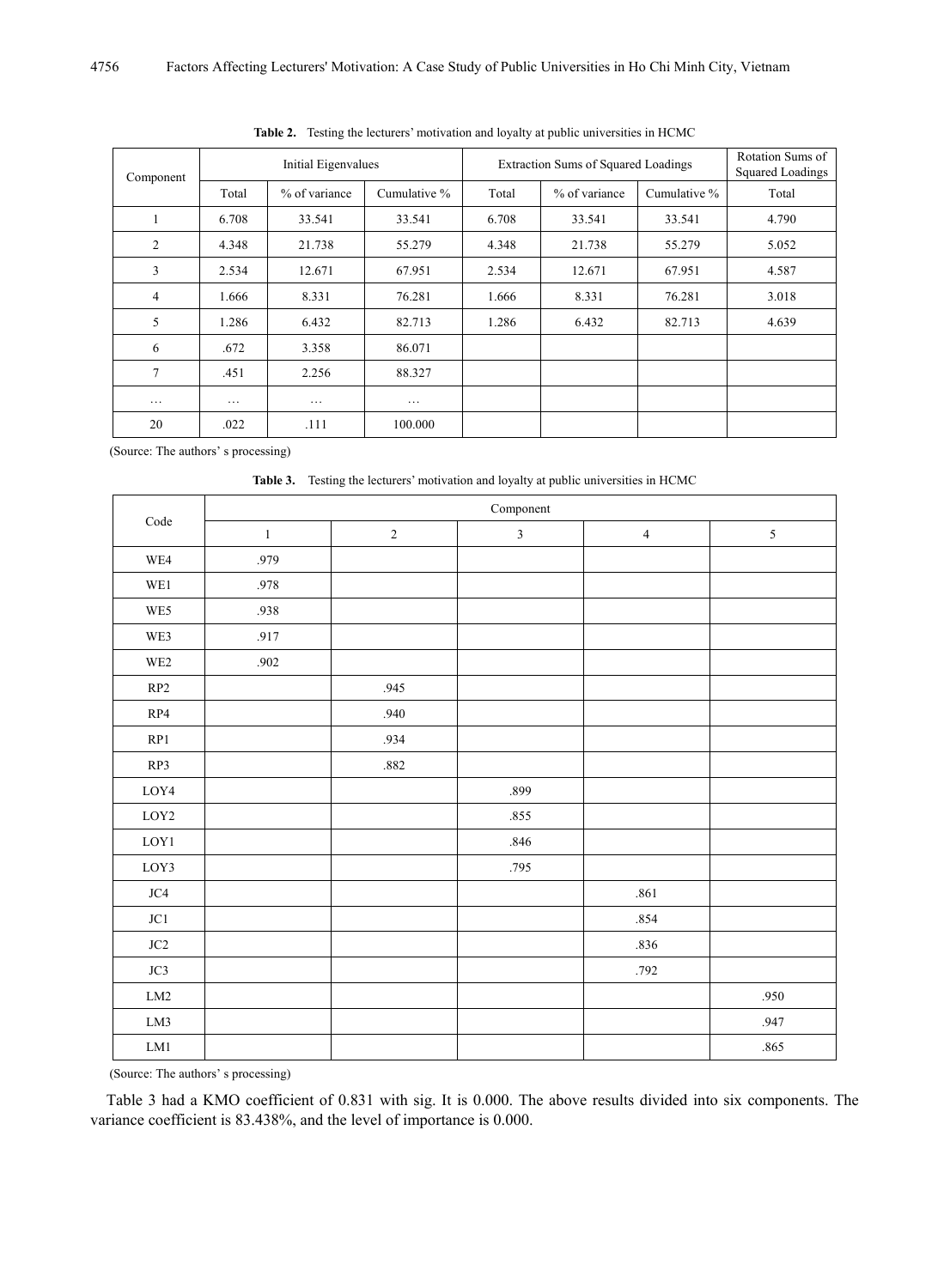| Relationships of components |              |                       | Unstandardized<br>Coefficient | Standardized<br>Coefficient | C.R.   | P    | Conclusion      |
|-----------------------------|--------------|-----------------------|-------------------------------|-----------------------------|--------|------|-----------------|
| Lecturers'<br>motivation    | $\leftarrow$ | Remuneration policy   | .513                          | .547                        | 16.555 | ***  | H5:<br>Accepted |
| Lecturers'<br>motivation    | <---         | Job characteristics   | .177                          | .160                        | 5.046  | ***  | H1: Accepted    |
| Lecturers'<br>motivation    | $\leftarrow$ | Working environment   | .080                          | .084                        | 2.746  | .006 | H3: Accepted    |
| loyalty                     | <---         | Job characteristics   | .072                          | .121                        | 3.591  | ***  | H2:<br>Accepted |
| loyalty                     | $\leftarrow$ | Remuneration policy   | .139                          | .274                        | 6.877  | ***  | H6: Accepted    |
| loyalty                     | <---         | Lecturers' motivation | .189                          | .351                        | 8.353  | ***  | H7: Accepted    |
| loyalty                     | $\leftarrow$ | Working environment   | .069                          | .134                        | 4.212  | ***  | H4: Accepted    |

**Table 4**. Coefficients from testing structural equation modeling (SEM)

(Source: The authors' s processing)

Table 4 had all of the hypotheses accepted. Therefore, this study's objective is to identify factors affecting the lecturers' motivation and loyalty at public universities in HCMC with significance at 1.0 percent. The theoretical model built on the specific basis of the lecturers' motivation and loyalty at public universities in HCMC, including components following:

The standardized coefficient of job characteristics (JC) is 0.160 for the lecturers' motivation (LM); the Working environment (WE) is 0.084 for the lecturers' motivation (LM). Remuneration policy (RP) is 0.547 for the lecturers' motivation (LM).

The standardized coefficient of job characteristics (JC) is 0.121 for the lecturers' loyalty (LOY); the Working environment (WE) is 0.134 for the lecturers' loyalty (LOY). Remuneration policy (RP) is 0.274 for the lecturers' loyalty (LOY).

The standardized coefficient of the lecturers' motivation is 0.351 the lecturers' loyalty (LOY).

Besides, table 4 had significance level 0.01 following:

Hypothesis H1 accepted: Job characteristics affecting the lecturers' motivation of public universities in HCMC with significance at 1.0 percent:

Hypothesis H2 accepted: Job characteristics affecting the loyalty at public universities in HCMC with significance at 1.0 percent;

Hypothesis H3 accepted: Working environment affecting the lecturers' motivation of public universities in HCMC with significance at 1.0 percent;

Hypothesis H4 accepted: Working environment affecting the loyalty at public universities in HCMC with significance at 1.0 percent;

Hypothesis H5 accepted: Remuneration policy affecting the lecturers' motivation of public universities in HCMC with significance at 1.0 percent;

Hypothesis H6 accepted: Remuneration policy affecting the loyalty at public universities in HCMC with significance at 1.0 percent;

Hypothesis H7 accepted: The lecturers' motivation affecting the loyalty at public universities in HCMC with significance at 1.0 percent.

The lecturers' motivation had a relationship with the loyalty at public universities in HCMC with significance level 0.01.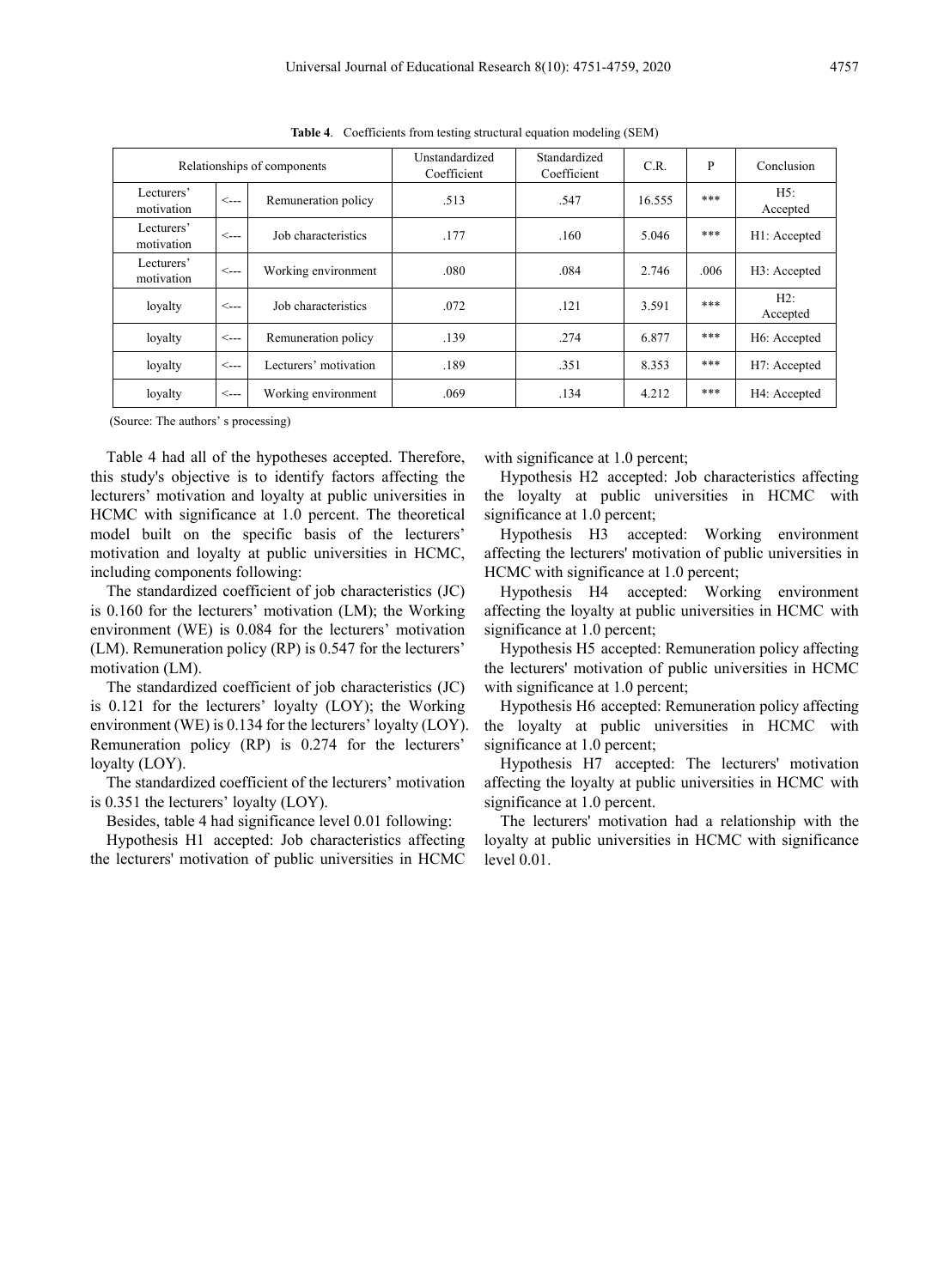

(Source: The authors' s processing)

**Figure 3.** Testing the relationship between components

Figure 3 showed that remuneration policy is the most significant factor that motivates lecturers at public universities. Most of the salary, income, and bonus policies have a direct impact on faculty and motivation. The choice of work at public universities or transfer to another unit, apart from other purposes, affecting the employee's decision is the salary issue with significance at 1.0 percent. Besides, the additional salary is to the basic wage prescribed by the government; the employees in the whole public universities feel relieved to work and wish to contribute more to the school's development. At the same time, it is also a source of higher income than before.

# **5. Conclusions and Managerial Implications**

#### **5.1. Conclusions**

This study explored factors influencing the lecturers' motivation and loyalty at public universities in HCM City (HCM) with significance level 0.01. The researcher surveyed 800 lecturers who are teaching at eight public universities in HCMC, and each University has 100 lecturers surveyed. The authors applied a random sampling technique. And then, the researcher tested the Cronbach's Alpha. Results showed the lecturers' motivation affecting the loyalty at public universities in HCM City with significance at 1.0 percent. Based on the things mentioned above, public universities need to implement many different policies in the immediate future, and it is necessary to focus on well solving the salary problem for lecturers to promote satisfaction and gain motivation.

When they satisfied, lecturers will be more enthusiastic and motivated to do their job well and be loyalty better.

#### **5.2. Managerial Implications**

First of all, public universities need to improve the remuneration policy: Remuneration policy is also the factor that has the most significant impact on the motivation of lecturers in universities. To motivate lecturers, public universities should have the work of planning, promoting, and appointing lecturers who are also important because it creates a destination in the work schedule and strives for lecturers. Besides, public universities should continue to have training policies for cadres and lecturers who have opportunities to study, improve their qualifications, accumulate occupational requirements, and rank up. This result is a source of encouragement for each employee to better themselves what they are doing and allow lecturers to devote the training of human resources to the country. Besides, policies to support teachers, such as annual bonuses and incentives for teachers and their family members also make teachers feel motivated and concerned. The active movements such as trade unions, youth carried out actively, vigorously, arouse the enthusiasm of trade union members to participate, helping teachers in the University feel excited when doing work, as well as creating cohesion and solidarity among the school's divisions, thereby creating strength to help develop the cultural environment of the University.

Secondly, public universities need to create job characteristics that are also impacting factors that make them feel excited or disappointed. This factor will harm job